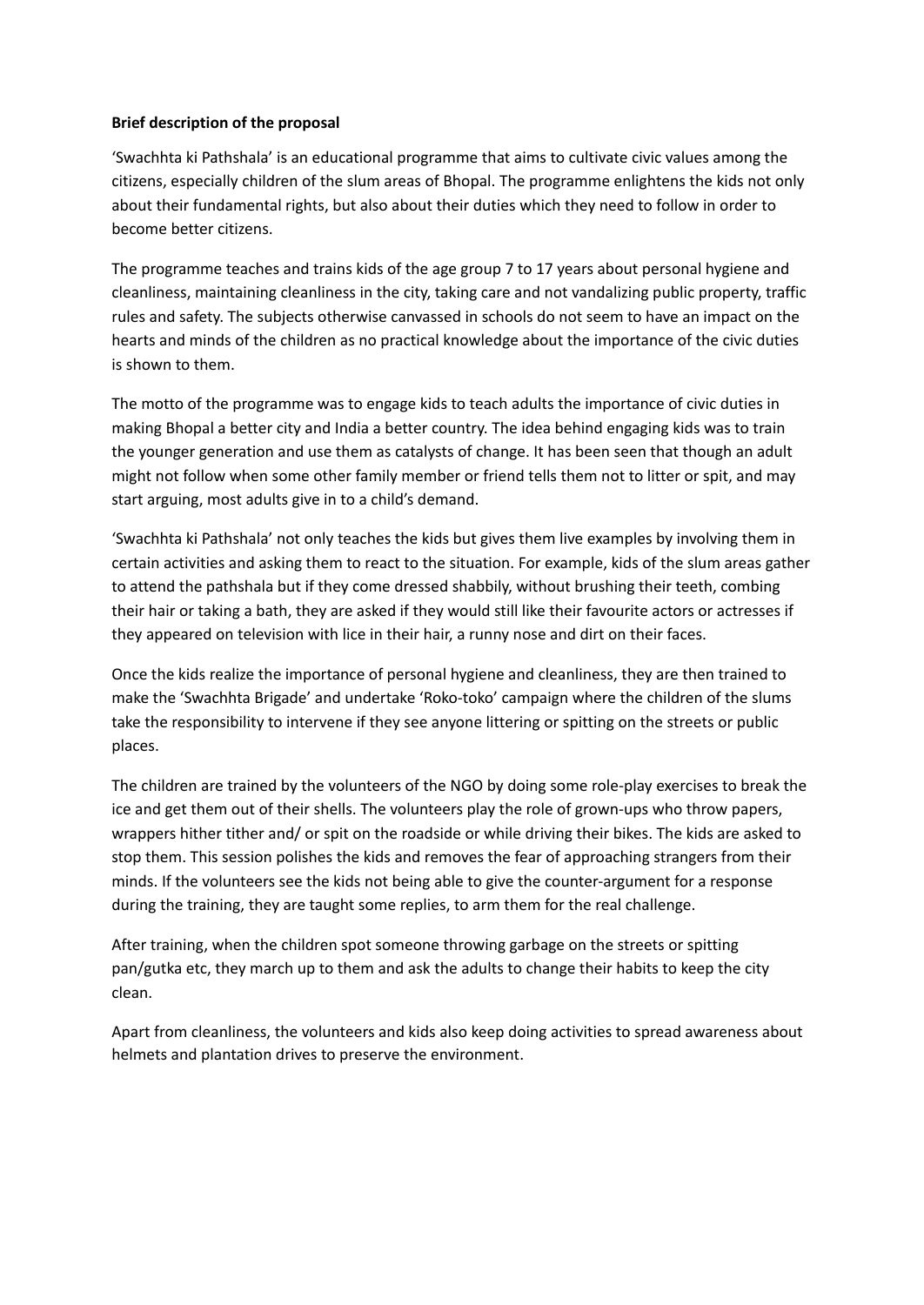## **Context of implementation**

'Swachhta ki pathshala' has been implemented in Bhopal with a high success rate. Started after the 'Swachhta Sarvekhan 2017', the pathshala has been able to train a hundreds of kids residing in the slum areas of Bhopal. The programme is aimed at cultivating a love for fundamental duties in kids and to change the attitude of adults with the help of kids. So far around 2000 children living in slum areas have been trained in more than 80 swachhta ki pathshalas.

The initiative received applause and appreciation form Chief Minister Shivraj Singh Chouhan who was proud of the kids taking responsibility to educate the adults about civic duties. MP Alok Sanjar and Mayor Alok Sharma have also given examples of the swachhta brigade during many events.

The 'Swachhta ki Pathshala' incorporates two other programmes – 'Swachhta Brigade' and 'Roko toko' where kids are trained to take responsibility to keep the city clean and deter people from littering the streets and spitting at public places.

Volunteers of the NGO keep kids at the apex. Instead of going to them at their free time, the volunteers seek appointment from the children to ensure maximum participation and 100% attention. The idea is simple and can be implemented easily.

The children are first taught the importance of personal hygiene. In the second step they are asked to convey the message to their families and keep their homes clean. Third comes their locality, then the city and finally the country.

Since change begins from oneself, the children are asked to maintain personal hygiene like brushing their teeth in the morning, taking a bath daily, washing their hair twice a week and wearing clean clothes to make a good impression on people.

Once the change sets in, the children are trained to tackle adults who litter the streets. They are given caps and whistles with 'Swachhta Brigade' printed on them to make the children gain confidence. They are then taken to the markets for a demo where volunteers keep a watch as what the children are doing and how the adults are reacting. The vigilant volunteers are present to protect the children in case of an untoward incident or emergency.

Once the children get the taste of 'telling off adults' they become more confident and enjoy doing it. The adults also feel ashamed at being asked by children to keep the city clean. This way the children also get their little 'revenge' and have a good time making the city cleaner with the help of 'Swachhta Brigade'.

Activities like 'Helmet-awareness drives' are also undertaken by the team of 'Swachhta ki pathshala' to make citizens realise the importance of wearing helmets. The drives were done in creative ways like making rider vow to wear helmets as a mother's day gift, sending the message through kids dressed up as Yamraj and Chitagupt.

A 'fool ko phool' drive was also conducted wherein kids gave flowers to the people who littered and spat on the roads making them realise that if they dirtied the place they lived in, they were the biggest fools in the world.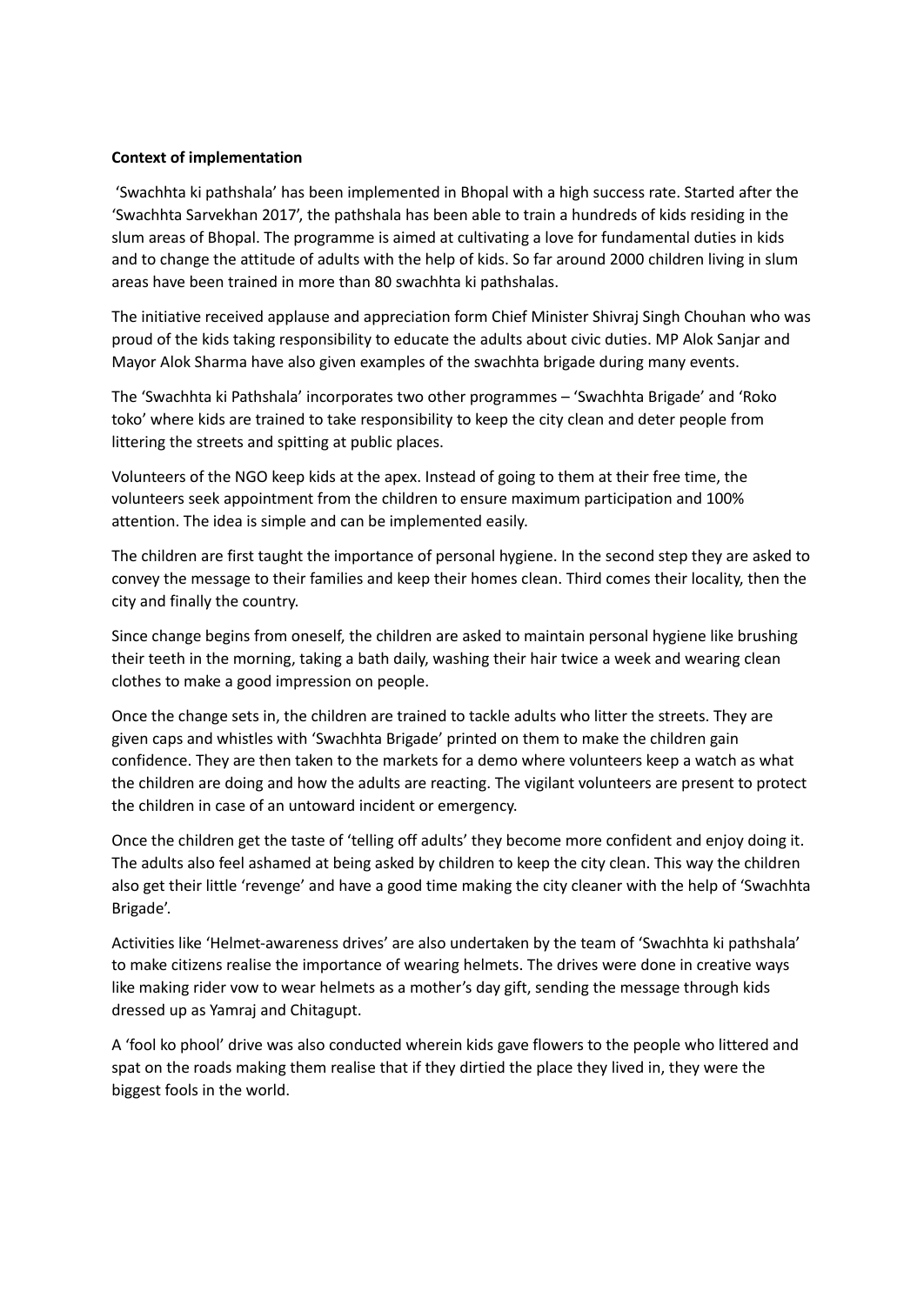## **Details of Solutions**

'Swachhta Ki Pathshala' has been very successful in instilling a feeling of belongingness towards the city among the people. The success of the plan can be attributed to the efforts of the children, who took their responsibility seriously. Some changes that can be seen in the citizens are-

**Behavioural changes**- The people who used to think that it was not their responsibility to keep the city clean have started realizing that the government alone cannot bring about change. They have accepted the fact that change begins with oneself and if all the citizens resolve to throw garbage only in dustbins and use spit- boxes to spit out gutka and paan, the city will automatically become hundreds of times cleaner than it is.

**Ensuring better future generations**- The programme has played a pivotal role in inculcating good habits in the younger generation. The kids are our future and if they adopt habits keeping the city clean, the same will be passed on to the next generation after them. If kids are trained today, the good values will automatically become like reflex actions in them who will then teach the same to their kids in future.

**Empowerment of youth as catalysts of change**- PM Modi wishes the youth to come forward to bring about change. Swachta ki pathshala has utilised the same principal and trusted the responsibility of 'Clean Bhopal' on the kids and provided them with the tools to make it come true. When the kids realise that their efforts are bearing results, they will automatically take more serious issues like education and employment among when they grow up into decision making adults.

## **Scope of implementation**

The initiative can be implemented anywhere in the country where NGOs and locals wish to bring about change. The implementation is simple and doable.

Once a survey of slum areas is done, the volunteers can take an appointment form the children and visit them when it is feasible for the kids. This will guarantee good turnout and 100% attention of the children as only those willing to participate will volunteer to come. Most of the time Sanidhya Samiti involves all the kids form a particular slum and tells their parents about the programme too, so that the family members rest assured that their kids are in good hands.

The one-day training session also includes fun activities like puppet shows and magic shows to pique the interest of the children and keep them from getting bored with lectures. The volunteers also do not deliver long droning lectures to the children but keep the session interactive with open ended questions posed to the kids, to get them to speak about the issues on their own.

Besides, when all the children of all families residing in a particular slum are involved in the activity, their families also support each other and do not try to discourage each other's children. Activities